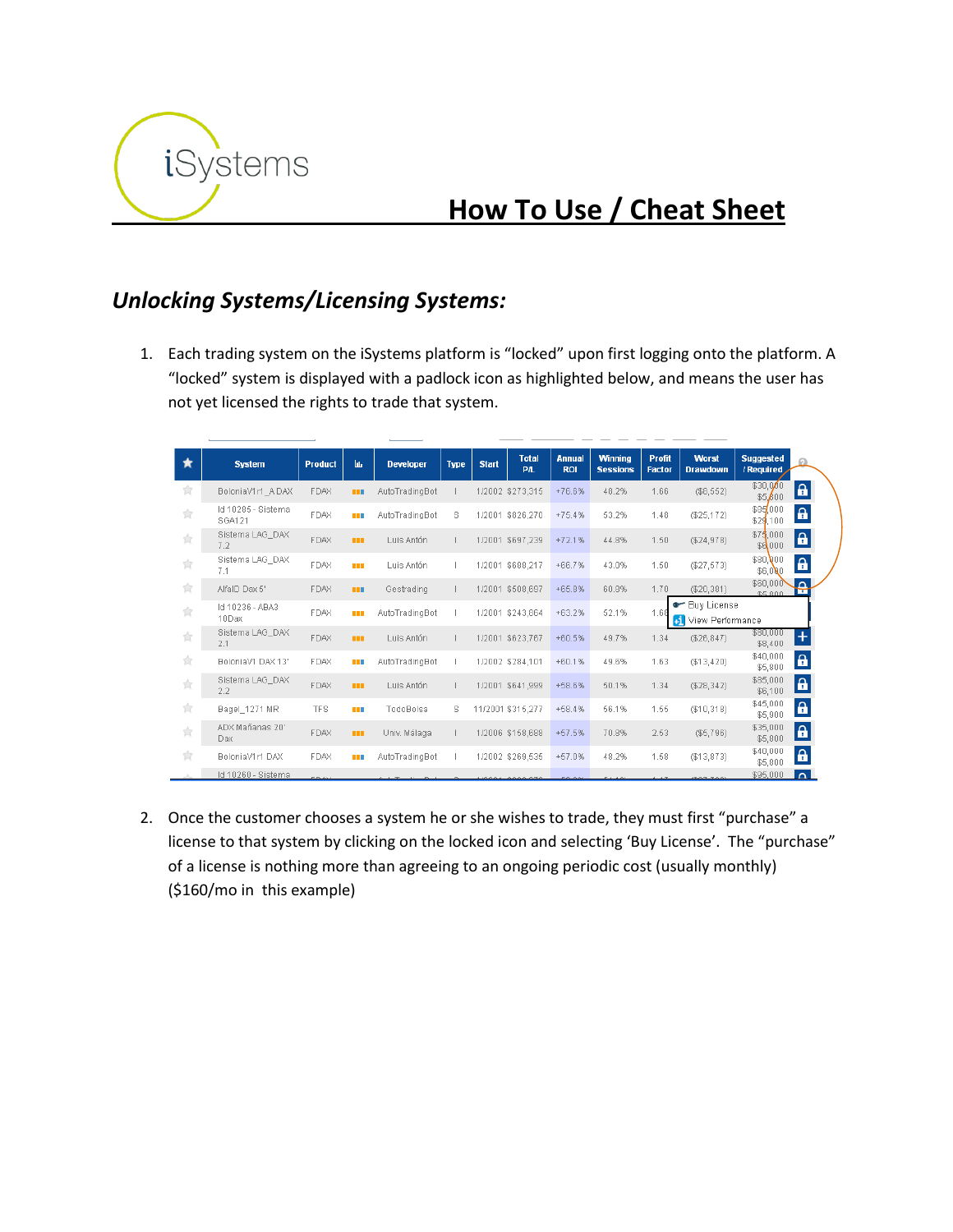| Ιx<br><b>Subscription to Developer Luis Antón</b><br>luisanton300970@hotmail.com - n/d |                                                                                                                                                                     |                                                                                                                                                                  |           |  |  |  |  |  |  |  |  |
|----------------------------------------------------------------------------------------|---------------------------------------------------------------------------------------------------------------------------------------------------------------------|------------------------------------------------------------------------------------------------------------------------------------------------------------------|-----------|--|--|--|--|--|--|--|--|
| <b>Trial License</b><br>Sistema LAG_DAX                                                | <b>System License</b><br>Sistema LAG_DAX<br>$\overline{\circ}$<br>70                                                                                                | <b>Flex License Luis</b><br>Antón<br>$\overline{\mathbf{o}}$                                                                                                     | ici<br>P٤ |  |  |  |  |  |  |  |  |
| This developer does not offer a<br>free trial period for this system                   | Subscribe to this system and<br>choose the number of units<br>If I then subscribe to Flex Plan?<br>1 Unit<br>Select payment method:<br>Month<br>Account DEMO20<br>v | Activate up to 5 units from all<br>systems of this developer.<br>If I already have individal subscriptions?<br>Select payment method:<br>Month<br>Account DEMO20 |           |  |  |  |  |  |  |  |  |
| eldistiasvA fold<br>I have a license code:                                             | 160 USD/ Month<br><b>VALIDATE</b>                                                                                                                                   | 400 USD/ Month                                                                                                                                                   |           |  |  |  |  |  |  |  |  |
| <b>IPD A DAV</b><br><b>EDAV</b><br>AutoTradingDot<br><b>STATISTICS</b>                 | 1/2002 0207.004 450.604 50.204                                                                                                                                      | 4.60<br>(0.14, 0.01)                                                                                                                                             |           |  |  |  |  |  |  |  |  |

a. Upon clicking the button listing the price per month to purchase the license, a confirmation 'pop-up' appears confirming the details of the purchase for the client, and authorizing their FCM to pay the lease fee out of the customer account upon receiving an invoice for the fees payable

| Confirmation of subscription by charging my<br>Account DEMO20<br>Verify the following information and confirm payment.                                                                                                               |  |
|--------------------------------------------------------------------------------------------------------------------------------------------------------------------------------------------------------------------------------------|--|
| Licence<br>System License Sistema LAG DAX 7.1                                                                                                                                                                                        |  |
| Number of units<br>1 Unit                                                                                                                                                                                                            |  |
| 160 USD/Month<br>Cost                                                                                                                                                                                                                |  |
| DEMO20<br>Payment account                                                                                                                                                                                                            |  |
| Remember that once you have subscribed, you will need to activate the system or systems manually in<br>the corresponding system's page.                                                                                              |  |
| You are purchasing a recurring monthly subscription to the systems indicated above, which will be charged<br>to your FC Stone account DEMO20.                                                                                        |  |
| Please note that this does not activate the system for trading, which must be done via the activate icon on<br>the system(s) individual performance page or system(s) entry in the various tables of systems throughout<br>the site. |  |
| At the end of each new month moving forward, the subscription will be automatically renewed for any<br>system(s) that are active. If you have deactivated a system (no longer trading it), the subscription will not be              |  |
| $\blacksquare$ accept the above terms and conditions; and understand the risks outlined in the risk<br>disclaimer.                                                                                                                   |  |
| <b>ACCEPT</b><br>CANCEL                                                                                                                                                                                                              |  |

b. All of the licenses purchased and active for a user's account can be viewed by the user under the 'MySystems/Licenses' screen: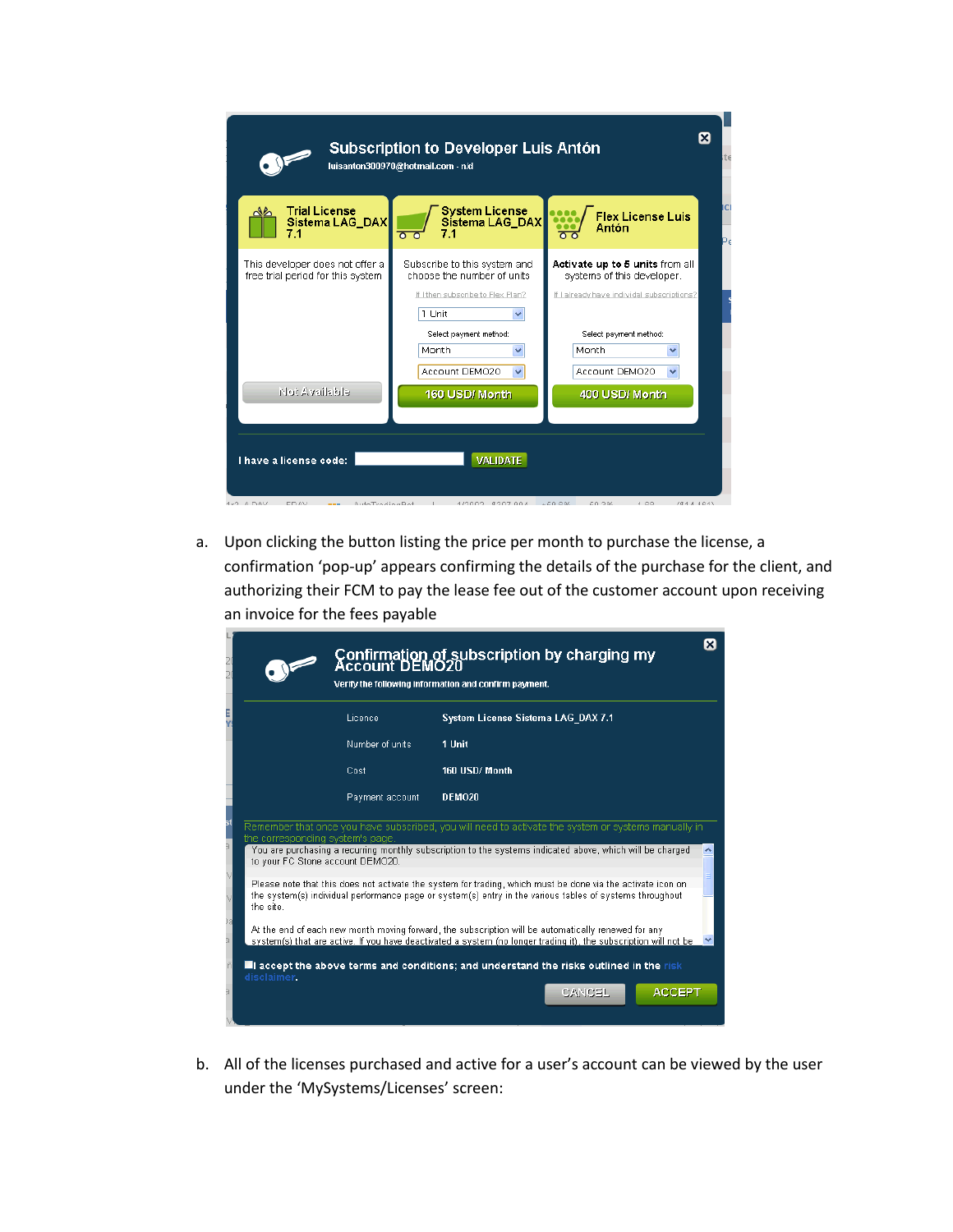| DEMO20<br>User:<br>Account: DEMO20     | $\overline{\mathbf{x}}$<br>$\mathbf{L}$ |          |                          |                        | <b>Explore Systems</b>    | Top 10                | <b>My Systems</b><br>Help            |
|----------------------------------------|-----------------------------------------|----------|--------------------------|------------------------|---------------------------|-----------------------|--------------------------------------|
|                                        |                                         |          |                          | Systems                | <b>Fills</b>              | Orders                | <b>Licenses</b>                      |
| My active licenses<br><b>Developer</b> | <b>System</b>                           | Cost     | <b>Subscription date</b> | <b>Expiration date</b> | Available<br><b>units</b> | <b>Type</b>           | <b>Manage</b><br><b>Subscription</b> |
| TradingMotion                          | All (25)                                | $0 \in$  | $\sim$                   |                        | 20/20                     | Free $(-)$            |                                      |
| AutoTradingBot                         | BoloniaV1 DAX 13'                       | $72 \in$ | 07/03/2013               | 07/31/2013             | 1/1                       | FCStone account debit | Cancel                               |
| AutoTradingBot                         | BoloniaX4 B 15CL                        | $40 \in$ | 07/10/2013               | 07/31/2013             | 1/1                       | FCStone account debit | Cancel                               |
| AutoTradingBot                         | Id 2152 - Sistema DC FDAX 9'            | 56€      | 07/09/2013               | 07/31/2013             | 0/1                       | FCStone account debit | Cancel                               |
| Gestrading                             | AlfaID Dax 5'                           | 153€     | 07/03/2013               | 07/31/2013             | 1/1                       | FCStone account debit | Cancel                               |

## *Enabling LIVE Trading*

3. Once a user has unlocked a system, a "plus sign" icon appears. Clicking on that icon allows users to "Activate the Strategy" for LIVE trading.

| ★ | <b>System</b>                | <b>Product</b> | Ш          | <b>Developer</b> | <b>Type</b> | <b>Start</b> | <b>Total</b><br>PIL | <b>Annual</b><br><b>ROI</b> | <b>Winning</b><br><b>Sessions</b> | <b>Profit</b><br><b>Factor</b> | <b>Worst</b><br><b>Drawdown</b>                 | <b>Suggested</b><br>/ Required | $\odot$                  |
|---|------------------------------|----------------|------------|------------------|-------------|--------------|---------------------|-----------------------------|-----------------------------------|--------------------------------|-------------------------------------------------|--------------------------------|--------------------------|
| 食 | BoloniaV1r1 ADAX             | <b>FDAX</b>    | <b>THE</b> | AutoTradingBot   |             |              | 1/2002 \$273,315    | $+76.6%$                    | 48.2%                             | 1.66                           | (\$8,552)                                       | \$30,000<br>\$5,800            | $\mathbf{a}$             |
| ☆ | Id 10285 - Sistema<br>SGA121 | <b>FDAX</b>    | <b>.</b>   | AutoTradingBot   | s           | 1/2001       | \$826,270           | $+75.4%$                    | 53.2%                             |                                | <b>The Extend License</b>                       |                                |                          |
| 食 | Sistema LAG DAX<br>7.2       | <b>FDAX</b>    | <b>THE</b> | Luis Antón       |             |              | 1/2001 \$697,239    | $+72.1%$                    | 44.8%                             |                                | Activate Strategy<br><b>51</b> View Performance |                                |                          |
| 含 | Sistema LAG_DAX<br>7.1       | <b>FDAX</b>    | n m        | Luis Antón       |             | 1/2001       | \$688.217           | $+66.7%$                    | 43.0%                             | 1.50                           | (\$27,573)                                      | \$80,000<br>\$6,000            | $\mathbf{a}$             |
| 食 | AlfaID Dax 5'                | <b>FDAX</b>    | <b>THE</b> | Gestrading       |             |              | 1/2001 \$508,697    | +65.8%                      | 60.8%                             | 1.70                           | (\$20,381)                                      | \$60,000<br>\$5,800            | $\Omega$<br>n.           |
| 食 | Id 10236 - ABA3<br>10Dax     | <b>FDAX</b>    | a sa       | AutoTradingBot   |             | 1/2001       | \$243,864           | $+63.2%$                    | 52.1%                             | 1.68                           | (\$10,407)                                      | \$30,000<br>$$5,80$ <i>p</i>   | Ŧ                        |
| 食 | Sistema LAG DAX<br>2.1       | <b>FDAX</b>    | <b>THE</b> | Luis Antón       |             | 1/2001       | \$623,767           | $+60.5%$                    | 49.7%                             | 1.34                           | (\$26, 847)                                     | \$80,000<br>\$8,400            | $\overline{+}$           |
| 食 | BoloniaV1 DAX 13'            | <b>FDAX</b>    | a ma       | AutoTradingBot   |             |              | 1/2002 \$284.101    | $+60.1%$                    | 49.6%                             | 1.63                           | (\$13,420)                                      | \$40,00<br>\$5,800             | ÷                        |
| 含 | Sistema LAG_DAX<br>2.2       | <b>FDAX</b>    | <b>THE</b> | Luis Antón       |             |              | 1/2001 \$641.999    | $+58.6%$                    | 50.1%                             | 1.34                           | (\$28,342)                                      | \$85,000<br>\$6,100            | $\widetilde{\mathbf{H}}$ |
| Ŵ | Bagel_1271 MR                | <b>TFS</b>     | <b>THE</b> | TodoBolsa        | s           |              | 11/2001 \$315.277   | $+58.4%$                    | 56.1%                             | 1.55                           | (\$10,318)                                      | \$45,000<br>\$5,900            | $\ddot{}$                |

a. A strategy can also be "Activated" from the system performance page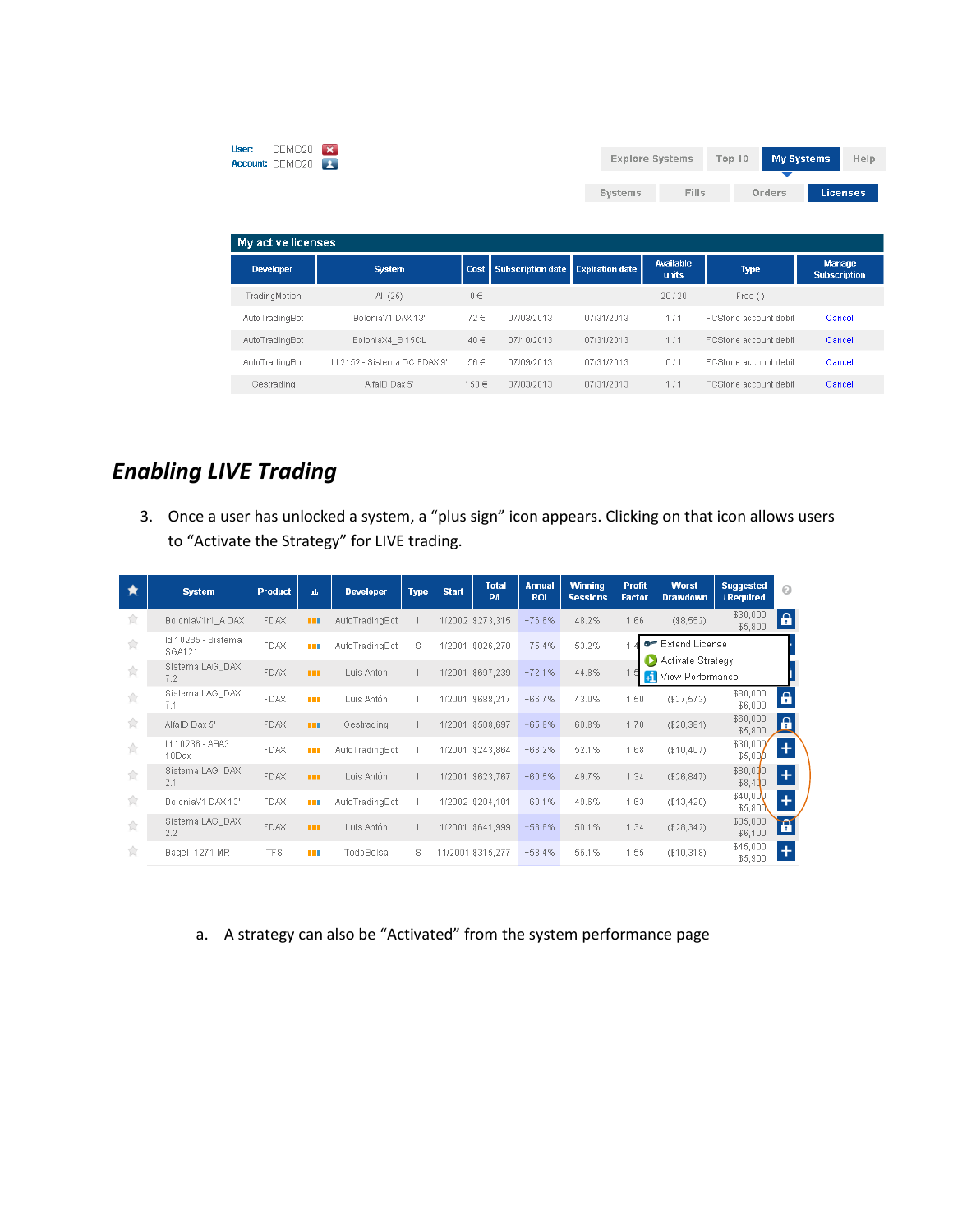|                                                          | ਵੰ ld 10285 - Sist∈                               |                                  |
|----------------------------------------------------------|---------------------------------------------------|----------------------------------|
| <b>Developer</b>                                         |                                                   | THE FOLLOWING IS <b>F</b>        |
| AutoTradingBot<br>Product                                | <b>Total P/L</b><br>since 01/03/2001 <sup>O</sup> | <b>Tracked F</b><br>since 08/05/ |
| DAX future (EUR)                                         | \$826,270 (+75.4%)                                | (\$6,005                         |
| <b>System Type</b><br>Swing<br>Cost<br>USD 205 / monthly | 750k<br>Accum<br>500k                             |                                  |
| Account:<br>DEMO <sub>20</sub>                           | ã<br>ż                                            |                                  |
| Status:<br>Not Active                                    | 250k<br>• Extend License<br>Activate Strategy     |                                  |
|                                                          | 2002                                              | 2004                             |

4. Upon activating a system – customers can adjust the 'Multiplier', which will multiply the number of contracts traded by that amount. For example, if the chosen system trades 2 contracts per signal and the chosen multiplier is 4, then 8 contracts (2\* 4) will be taken per signal.

| <b>System name</b>                               | You are activating the following system on your account<br>Intr Elite 10' DAX p.p. B                                                                                                                                                                                                                                                                                                                                       |
|--------------------------------------------------|----------------------------------------------------------------------------------------------------------------------------------------------------------------------------------------------------------------------------------------------------------------------------------------------------------------------------------------------------------------------------------------------------------------------------|
| <b>Product and timeframe</b>                     | Intraday on FDAX future. Max Open Position: 1                                                                                                                                                                                                                                                                                                                                                                              |
| <b>Current Position</b>                          | Closed (last updated 02/14/2013 22:00)                                                                                                                                                                                                                                                                                                                                                                                     |
| <b>Account</b>                                   | <b>TM0001</b>                                                                                                                                                                                                                                                                                                                                                                                                              |
| <b>Required margin</b>                           | 9400 USD                                                                                                                                                                                                                                                                                                                                                                                                                   |
| <b>Multiplier</b>                                |                                                                                                                                                                                                                                                                                                                                                                                                                            |
| <b>Activation mode:</b>                          | <b>Immediate Activation</b>                                                                                                                                                                                                                                                                                                                                                                                                |
| You are about to activate the sy On Next Session | <b>Immediate Activation</b><br>account number TM0001. The number of contracts traded on all signals will be multiplied by<br>your chosen multiplier. For example, if your chosen system trades 2 contracts per signal and<br>you have chosen a multiplier of 4, then 8 contracts (2*4) will be executed on the next signal.<br>Upon activation, and on every subsequent trading session the system remains active, we will |

5. Users can view all of their 'Active' system by visiting the 'My Systems' area, and filtering the list to show 'active' systems.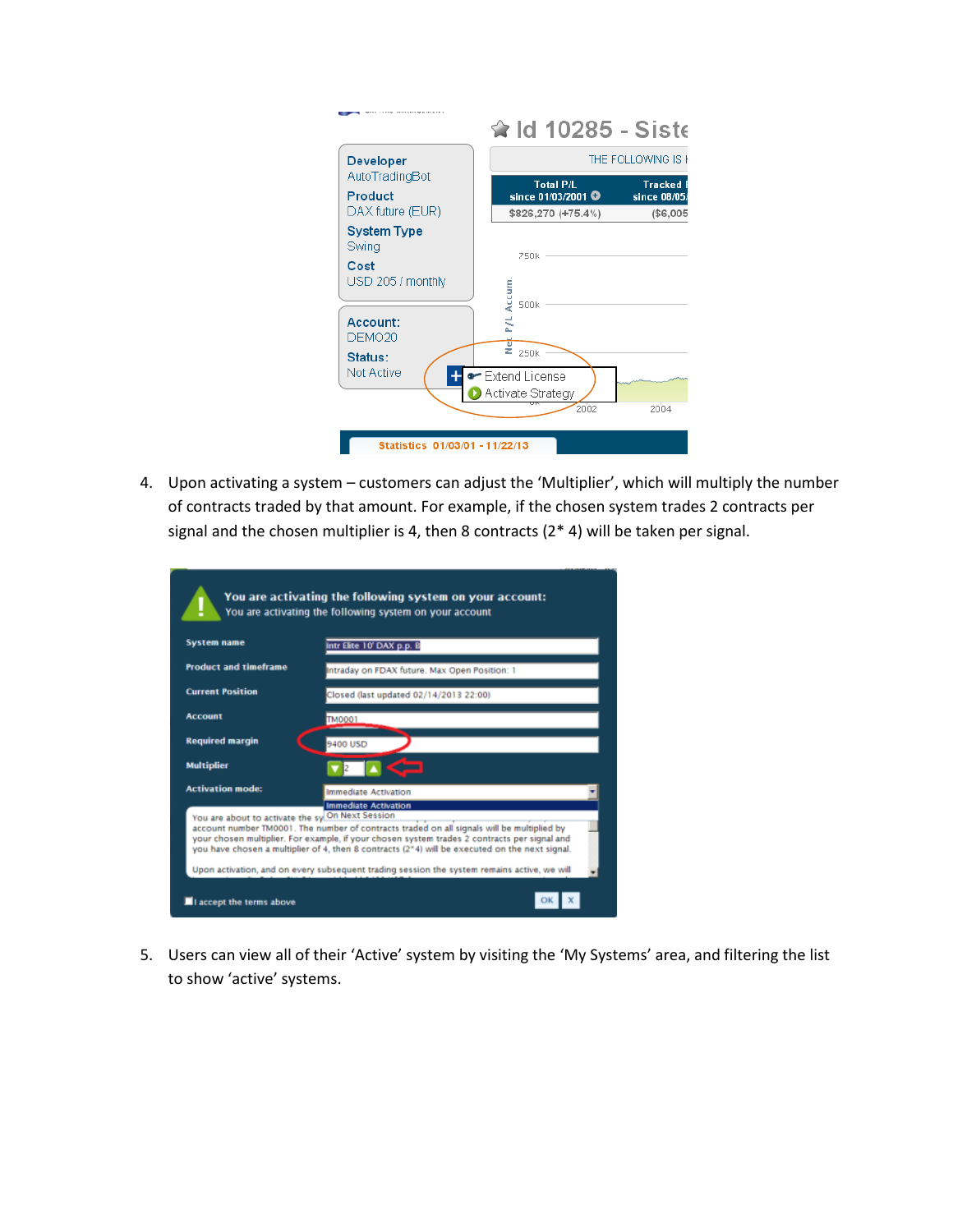| <b>OUVER</b> | Account: DEMO20 | ULITUZU<br>$\sim$<br>$\mathbf{L}$ |                 |                          | <b>Explore Systems</b>         | Top 10     |        | <b>My Systems</b>        | Help          |
|--------------|-----------------|-----------------------------------|-----------------|--------------------------|--------------------------------|------------|--------|--------------------------|---------------|
|              |                 |                                   |                 |                          | <b>Fills</b><br><b>Systems</b> |            | Orders |                          | Licenses      |
|              | Filter Status > | <b>OACTIVE</b><br>$O$ All         | <b>NNACTIVE</b> |                          |                                |            |        |                          |               |
|              |                 | FDAX - DAX Future (EUR)           |                 |                          |                                |            |        |                          |               |
| <b>St</b>    | Exp.            | <b>System</b>                     | <b>Position</b> | <b>Closest Order</b>     | <b>Last Trade</b>              | <b>PIL</b> | Last   | <b>Today</b>             | Accum.        |
|              | 1213            | BoloniaV1 DAX 13'                 | 0               | ٠                        | S 8448 (08/01/2013 21:30:42)   | $\sim$     | 9224.5 | $\overline{\phantom{a}}$ | $-1775.0 \in$ |
|              | 1213            | Id 10236 - ABA3 10Dax             | 0               | $\overline{\phantom{a}}$ | ٠                              | $\sim$     | 9224.5 | $\overline{\phantom{a}}$ | $\sim$        |
|              | 1213            | Sistema LAG_DAX 2.1               | 0               | $\overline{\phantom{a}}$ | B 9219.5 (11/22/2013 16:12:38) | $\sim$     | 9224.5 | $\overline{\phantom{a}}$ | $-5000.0 \in$ |

6. The customer can view any pending orders submitted by the system(s) they have chosen, open positions, and P/L of open and closed trades via the 'Systems', 'Fills', and 'Orders' pages.

| <b>Fills</b>                 |             |                     |            |       |               |                   |        |             |                            |  |  |  |
|------------------------------|-------------|---------------------|------------|-------|---------------|-------------------|--------|-------------|----------------------------|--|--|--|
| <b>System</b>                | Product     | Date <sup>1</sup>   | Type       | l Exp | <b>Volume</b> | Stop Pr. Fill Pr. |        | Order No.   | <b>Commission per side</b> |  |  |  |
| Id 2152 - Sistema DC FDAX 9' | FDAX        | 07/18/2013 21:48:04 | MKT        | n913  |               |                   | 8329   | SIM-5043944 | $12.5 \in$                 |  |  |  |
| Id 2152 - Sistema DC FDAX 9" | <b>FDAX</b> | 07/18/2013 15:55:17 | <b>STP</b> | 0913  |               | 8304.5            | 8304.5 | SIM-5043144 | $12.5 \in$                 |  |  |  |
| Id 2152 - Sistema DC FDAX 9' | FDAX        | 07/17/2013 21:48:01 | MKT        | n913  |               |                   | 8256   | SIM-5041621 | $12.5 \in$                 |  |  |  |
| Id 2152 - Sistema DC FDAX 9' | <b>FDAX</b> | 07/17/2013 14:54:02 | МK         | 0913  |               |                   | 8266.5 | SIM-5040713 | $12.5 \in$                 |  |  |  |

7. At any time, and from any page listing systems – the customer can choose to stop trading a system, by clicking 'Stop Strategy'

|           |       | FDAX - DAX Future (EUR)      |                 |                      |                              |           |       |                                         |        |
|-----------|-------|------------------------------|-----------------|----------------------|------------------------------|-----------|-------|-----------------------------------------|--------|
| <b>St</b> | Exp.  | <b>System</b>                | <b>Position</b> | <b>Closest Order</b> | <b>Last Trade</b>            | <b>PA</b> | Last. | Today                                   | Accum. |
|           | 0913. | Id 2152 - Sistema DC FDAX 9' | 0               | $\sim$               | S 8329 (07/18/2013 21:48:04) |           |       | <b>C</b> Extend License                 |        |
|           | 0913. | Theta3Dax 30'                |                 |                      | \$7966 (07/08/2013 17:24:01) |           |       | <b>51</b> View Performance              |        |
|           |       | <b>FDAX</b>                  | ٥               |                      |                              |           |       | (II) Stop Strategy<br>Change Multiplier |        |

a. Clicking 'Stop Strategy' will bring up a confirmation 'pop-up' which will ask the customer how they wish to exit any open positions (exit at market immediately, exit on the next system signal, or exit at the end of the day)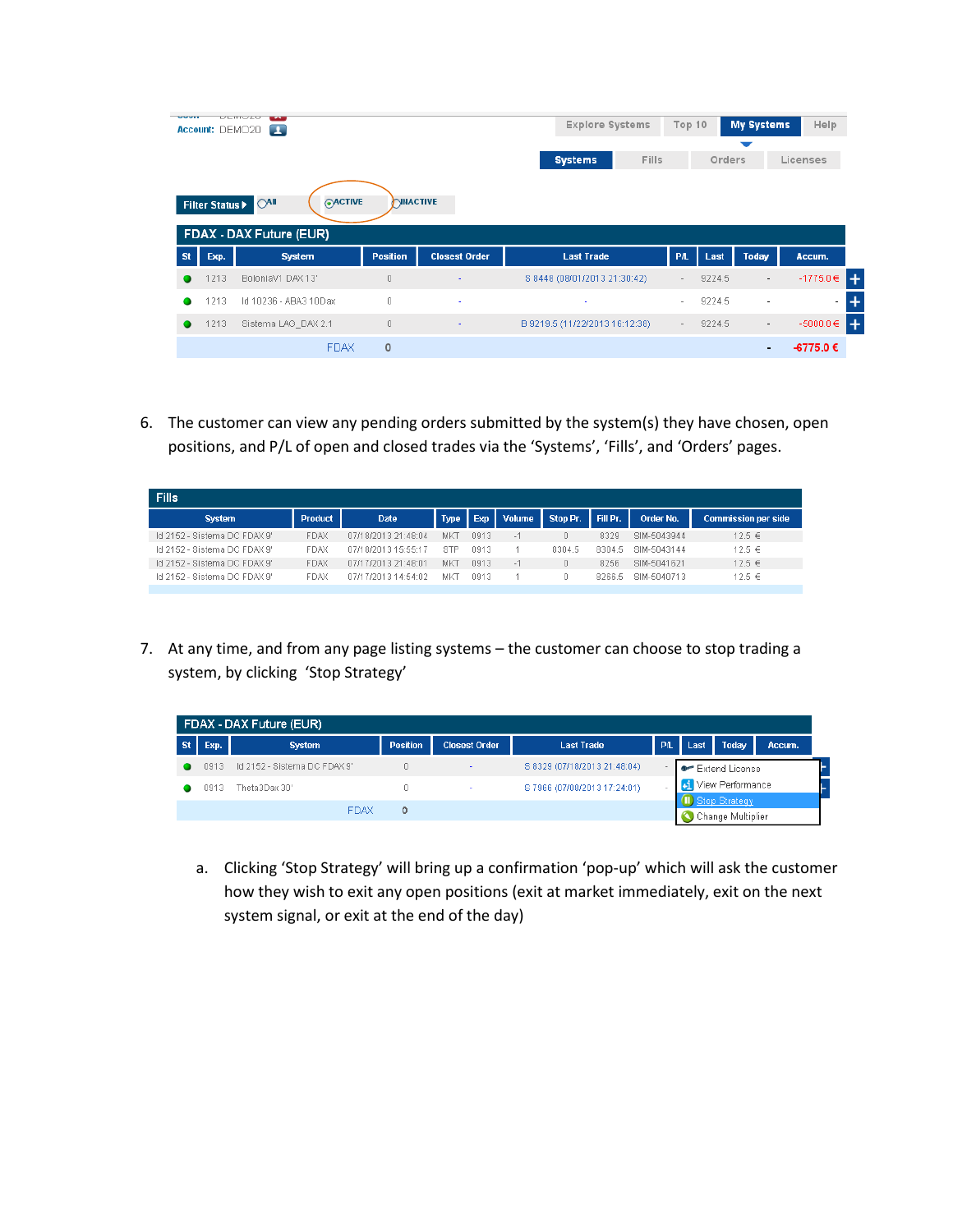### *Buying Power:*

8. Each system has a 'Required Capital' amount that is needed in the account in order to activate and continue trading that system

|                  | <b>System</b>            | <b>Product</b> | hь.         | <b>Developer</b> | <b>Type</b> | <b>Start</b> | <b>Total</b><br><b>PA</b> | <b>Annual</b><br><b>ROI</b> | <b>Winning</b><br><b>Sessions</b> | <b>Profit</b><br><b>Factor</b> | <b>Worst</b><br><b>Drawdown</b> | Suggested N<br><b>Required</b> | ຨ                  |
|------------------|--------------------------|----------------|-------------|------------------|-------------|--------------|---------------------------|-----------------------------|-----------------------------------|--------------------------------|---------------------------------|--------------------------------|--------------------|
| 食                | BoloniaV1r1 DAX          | <b>FDAX</b>    | <b>THE</b>  | AutoTradingBot   |             | 1/2002       | $214979 \in$              | $+75.3%$                    | 49.0%                             | 1.64                           | $-7246 \in$                     | 25000€<br>4300€                | $\mathbf{a}$       |
| 食                | Sistema LAG DAX<br>2.2   | <b>FDAX</b>    | m           | Luis Antón       |             | 1/2001       | $515590 \in$              | $+68.8%$                    | 50.1%                             | 1.35                           | $-20686 \in$                    | 60000€<br>4300€                | $\mathbf{a}$       |
| 食                | BoloniaV1 DAX 13'        | <b>FDAX</b>    | <b>HELL</b> | AutoTradingBot   |             | 1/2002       | $227931 \in$              | $+66.5%$                    | 50.4%                             | 1.70                           | $-9265 \in$                     | $30000 \in$<br>4300€           | $\Delta$<br>ш      |
| $\sum_{i=1}^{n}$ | AlfalD Dax 5'            | FDAX           | n n         | Gestrading       |             | 1/2001       | 410607€                   | $+65.7%$                    | 61.2%                             | 1.72                           | $-16288 \in$                    | $50000 \in$<br>4300 €          | $\mathbf{a}$       |
| ☆                | Id 10236 - ABA3<br>10Dax | <b>FDAX</b>    | m           | AutoTradingBot   |             | 1/2001       | 198684€                   | $+63.7%$                    | 52.3%                             | 1.70                           | $-7510 \in$                     | 25000€<br>4300€                | $\pmb{\mathsf{a}}$ |

9. If the client balance > required minimum\*# of contracts, then the platform allows activation.



10. If the client balance < required minimum \* # of contracts, the activation is not allowed.



11. For multiple system activations – the amount of required minimum for each system is 'held' against the account by the platform; in effect reducing the amount of 'cash' the account has to activate more systems.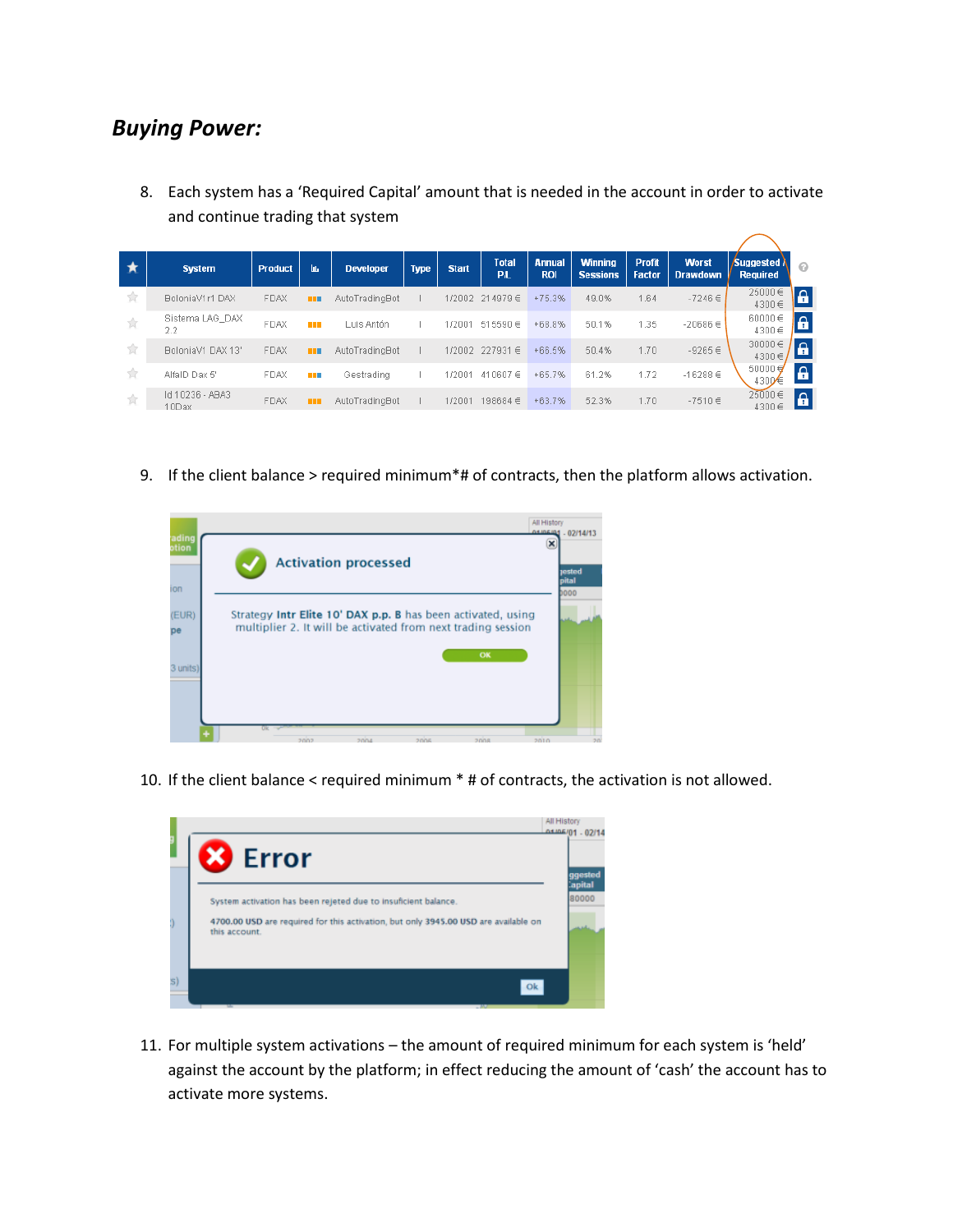- 12. Upon an account's balance falling below the sum of all active system's required minimums \* the number of contracts selected, the platform will automatically de-activate systems until the total required minimum falls below the account balance, starting with the system or additional contract most recently added, then the next most recently added, and so on.
- 13. If the account balance remains greater than the sum of all required minimums \* the number of contracts, the account remains active on those systems and trading signals will be sent for the account.
- 14. While the account must have the "Required Minimum" in order to trade each system, the 'Suggested Minimum' is listed as a courtesy. We suggest an account balance 5 to 20 times higher than the required minimum outlined above in order for clients to endure losing periods. The required minimum is designed to cover the worst possible loss in any one day, while the suggested minimum is designed to cover any extended losing periods.

## *Reviewing Performance:*

15. The listed monthly P/L for each system is 'clickable' within the performance report, bringing up the day by day profit or loss for each specific month, allowing a reviewer or auditor to verify the daily signal results equal the listed monthly total, and in turn the annual totals, and resulting stats.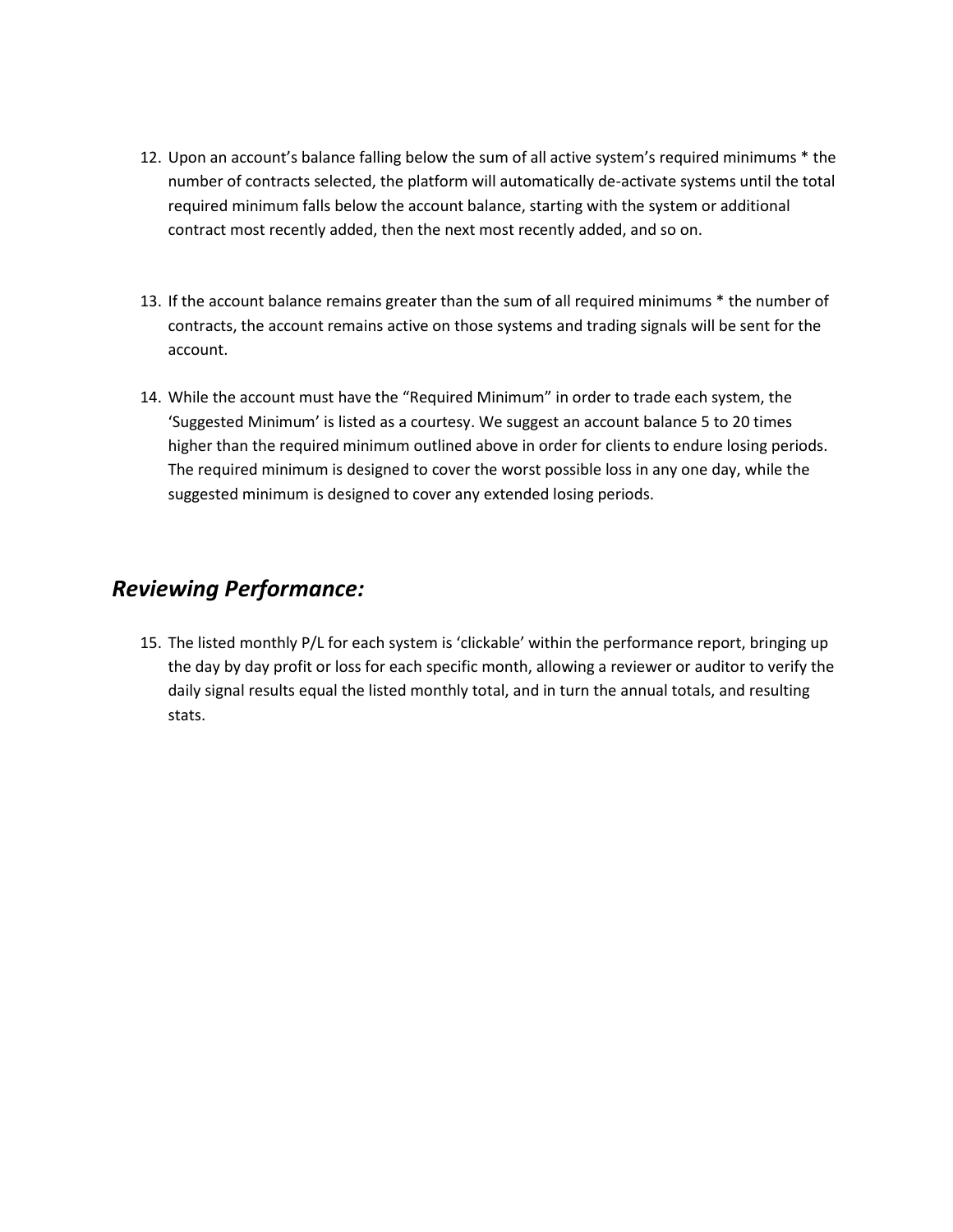| Sistema LAG_DAX 7.1 - Google Chro |  |  |
|-----------------------------------|--|--|
|                                   |  |  |
|                                   |  |  |

no



 $\overline{\phantom{a}}$   $\overline{\phantom{a}}$ 

16. For further detail, users can click on the 'Trade Log', to see the specific trade prices ('Hypo Fill Price') which were generated by the system to result in the specific session's profit or loss. These trade prices can also be downloaded to an excel file via the excel icon at the bottom left, for quick calculations from points earned/lost to dollars earned/lost.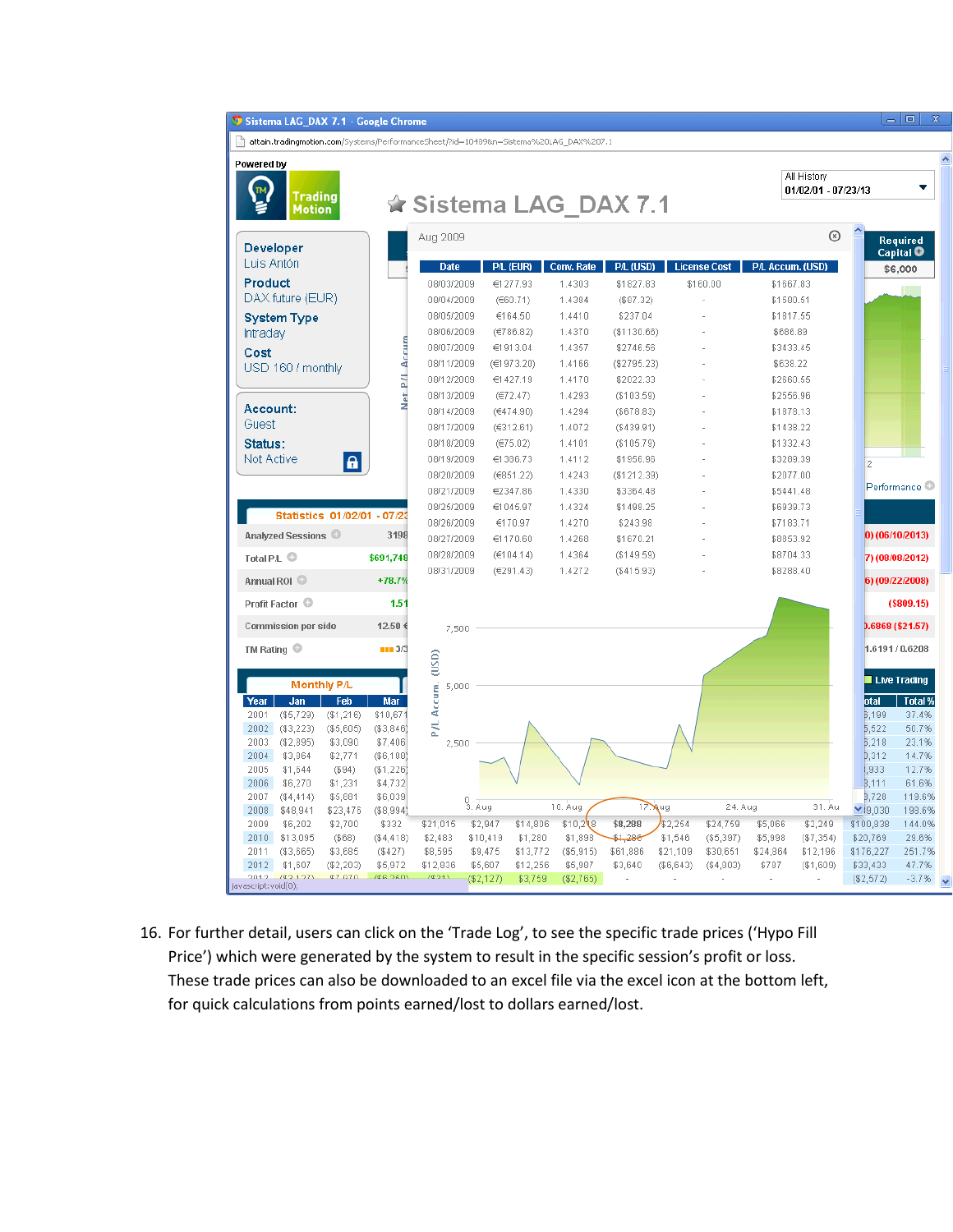| <b>Monthly P/L</b>  |                   | <b>Trade Log</b>    | <b>Session Log</b>   |                        |                          |                          |                          | ■ Backtested ■ Tracked ■ Live Trading |
|---------------------|-------------------|---------------------|----------------------|------------------------|--------------------------|--------------------------|--------------------------|---------------------------------------|
| <b>Trade Time</b>   | <b>Trade Type</b> | <b>Trade Volume</b> | <b>Open Position</b> | <b>Hypo Fill Price</b> | Average                  | <b>Best</b>              | <b>Worst</b>             | <b>Slippage</b>                       |
| 07/10/2002 20:00:00 | <b>BUY MKT</b>    | $+1$                | $\Box$               | 4229.5                 | $\sim$                   | $\overline{\phantom{a}}$ | $\sim$                   | $-0.7500$                             |
| 07/10/2002 10:14:00 | SELL STP          | $-1$                | $-1$                 | 4312.0                 | $\overline{\phantom{a}}$ | $\overline{\phantom{a}}$ | $\sim$                   | $-0.7500$                             |
| 07/09/2002 11:51:00 | SELL STP          | $-1$                | $\cap$               | 4437.0                 | $\overline{a}$           | $\sim$                   | $\sim$                   | $-0.7500$                             |
| 07/09/2002 09:34:00 | <b>BUY STP</b>    | $+1$                | $+1$                 | 4513.5                 |                          |                          | ۰.                       | $-0.7500$                             |
| 07/08/2002 14:25:00 | <b>BUY MKT</b>    | $+1$                | $\Box$               | 4465.5                 | $\,$ $\,$                | $\sim$                   | $\sim$                   | $-0.7500$                             |
| 07/08/2002 10:55:00 | SELL STP          | $-1$                | $-1$                 | 4430.5                 |                          |                          | ۰.                       | $-0.7500$                             |
| 07/05/2002 20:00:00 | <b>SELL MKT</b>   | $-1$                | $\Box$               | 4500.5                 | $\,$ $\,$                | $\,$ $\,$                | $\sim$                   | $-0.7500$                             |
| 07/05/2002 10:58:00 | <b>BUY STP</b>    | $+1$                | $+1$                 | 4393.5                 |                          | $\overline{\phantom{a}}$ | ۰.                       | $-0.7500$                             |
| 07/04/2002 16:16:00 | SELL STP          | $-1$                | $\Box$               | 4228.0                 |                          | $\sim$                   | $\sim$                   | $-0.7500$                             |
| 07/04/2002 10:54:00 | <b>BUY STP</b>    | $+1$                | $+1$                 | 4259.5                 |                          | $\overline{a}$           | $\overline{\phantom{a}}$ | $-0.7500$                             |

17. For trades done on actual accounts – even more detail is provided, including the 'Average' fill price for each system and trade across all TradingMotion users (across all brokers and FCMs). The best and worst price achieved across all customers is provided so clients and reviewers can test whether a client is repeatedly the worst fill. The slippage, or difference between the Hypo Fill price and 'Average' price is also listed, in points. And again, all the data can be downloaded to a spreadsheet.

| <b>Monthly P/L</b>             |                   | <b>Trade Log</b>    | <b>Session Log</b>   |                        | <b>Backtested</b> |               |              | $\blacksquare$ Tracked $\blacksquare$ I ive Trading |
|--------------------------------|-------------------|---------------------|----------------------|------------------------|-------------------|---------------|--------------|-----------------------------------------------------|
| <b>Trade Time</b>              | <b>Trade Type</b> | <b>Trade Volume</b> | <b>Open Position</b> | <b>Hypo Fill Price</b> | Average           | <b>Best</b>   | <b>Worst</b> | <b>Slippage</b>                                     |
| 07/23/2013 21:56:01            | <b>SELL MKT</b>   | $-1$                | O                    | 8323.0                 | 8323.000          | <u>833370</u> | 8323.0       | ൧൙൵                                                 |
| 07/23/2013 09:53:03            | <b>BUY MKT</b>    | $+1$                | $+1$                 | 8343.0                 | 8343.000          | 8343.0        | 8343.0       | 0.0000                                              |
| 07/22/2013 21:56:06            | <b>SELL MKT</b>   | $-1$                | 0                    | 8327.0                 | 8328.000          | 8328.0        | 8328.0       | 1.0000                                              |
| 07/22/2013 10:35:59            | <b>BUY STP</b>    | $+1$                | $+1$                 | 8356.0                 | 8356.000          | 8356.0        | 8356.0       | 0.0000                                              |
| 07/19/2013 21:58:01            | <b>SELL MKT</b>   | $-1$                | 0                    | 8340.0                 | 8333.000          | 8333.0        | 8333.0       | $-7.0000$                                           |
| 07/19/2013 11:51:10            | <b>BUY STP</b>    | $+1$                | $+1$                 | 8308.5                 | 8308.500          | 8308.5        | 8308.5       | 0.0000                                              |
| 07/18/2013 21:57:43            | <b>SELL MKT</b>   | $-1$                | 0                    | 8324.5                 | 8325.000          | 8325.0        | 8325.0       | 0.5000                                              |
| 07/18/2013 14:15:22            | <b>BUY STP</b>    | $+1$                | $+1$                 | 8265.5                 | 8265.500          | 8265.5        | 8265.5       | 0.0000                                              |
| 07/17/2013 16:35:25            | <b>BUY STP</b>    | $+1$                | 0                    | 8264.0                 | 8264.000          | 8264.0        | 8264.0       | 0.0000                                              |
| 07/17/2013 10:20:34            | SELL STP          | $-1$                | $-1$                 | 8214.0                 | 8213.000          | 8213.0        | 8213.0       | $-1.0000$                                           |
| 1-10 out of 6,024 results<br>弩 |                   |                     | Previous<br>First    | 2<br>3                 | 5<br>Next<br>4    | Last          |              |                                                     |

18. To review and reconcile actual client performance as seen on the client's monthly statements with what is shown on the TradingMotion platform, a client can view the 'Performance' tab to see the daily profit and loss per market, per system, and overall on any timeframe.

| <b>Account:</b>                | T00ZF355                                                                        | $\blacksquare$        |               |                 | <b>Explore Systems</b> | Top 10                 | <b>My Systems</b>                         | Help                |
|--------------------------------|---------------------------------------------------------------------------------|-----------------------|---------------|-----------------|------------------------|------------------------|-------------------------------------------|---------------------|
|                                |                                                                                 |                       |               | Systems         | Fills                  | Orders                 | Performance                               | Licenses            |
|                                |                                                                                 | Select a product      | ×             | Select a system |                        |                        | Previous Month<br>06/01/2013 - 06/30/2013 | ▼                   |
| <b>Sessions</b><br><b>Date</b> | System(s)                                                                       | <b>My start/stops</b> | <b>My P/L</b> | <b>Hypo P/L</b> | <b>Trading Diff</b>    | <b>Start/Stop Diff</b> | <b>Conv. Rate</b>                         | <b>My Total P/L</b> |
| 06/03/2013                     | Theta3Dax 30'                                                                   | $3^\circ$             | (\$536.58)    | (\$1520.82)     | \$0.00                 | \$984.24               | 1.3008                                    | (\$536.58)          |
| 06/04/2013                     | 2 FDAX systems                                                                  | 1 <sup>°</sup>        | $(\$2552.94)$ | (\$138.94)      | \$4.09                 | (\$2418.09)            | 1.3092                                    | (\$3089.52)         |
| 06/05/2013                     | AlfaID Dax 5'                                                                   | $2^{\circ}$           | \$1339.37     | \$1335.28       | \$0.00                 | \$4.08                 | 1.3067                                    | (\$1750.15)         |
| ----------                     | the contract of the contract of the contract of the contract of the contract of | <b>All Congress</b>   | -------       |                 | $\cdots$               | .                      | .                                         |                     |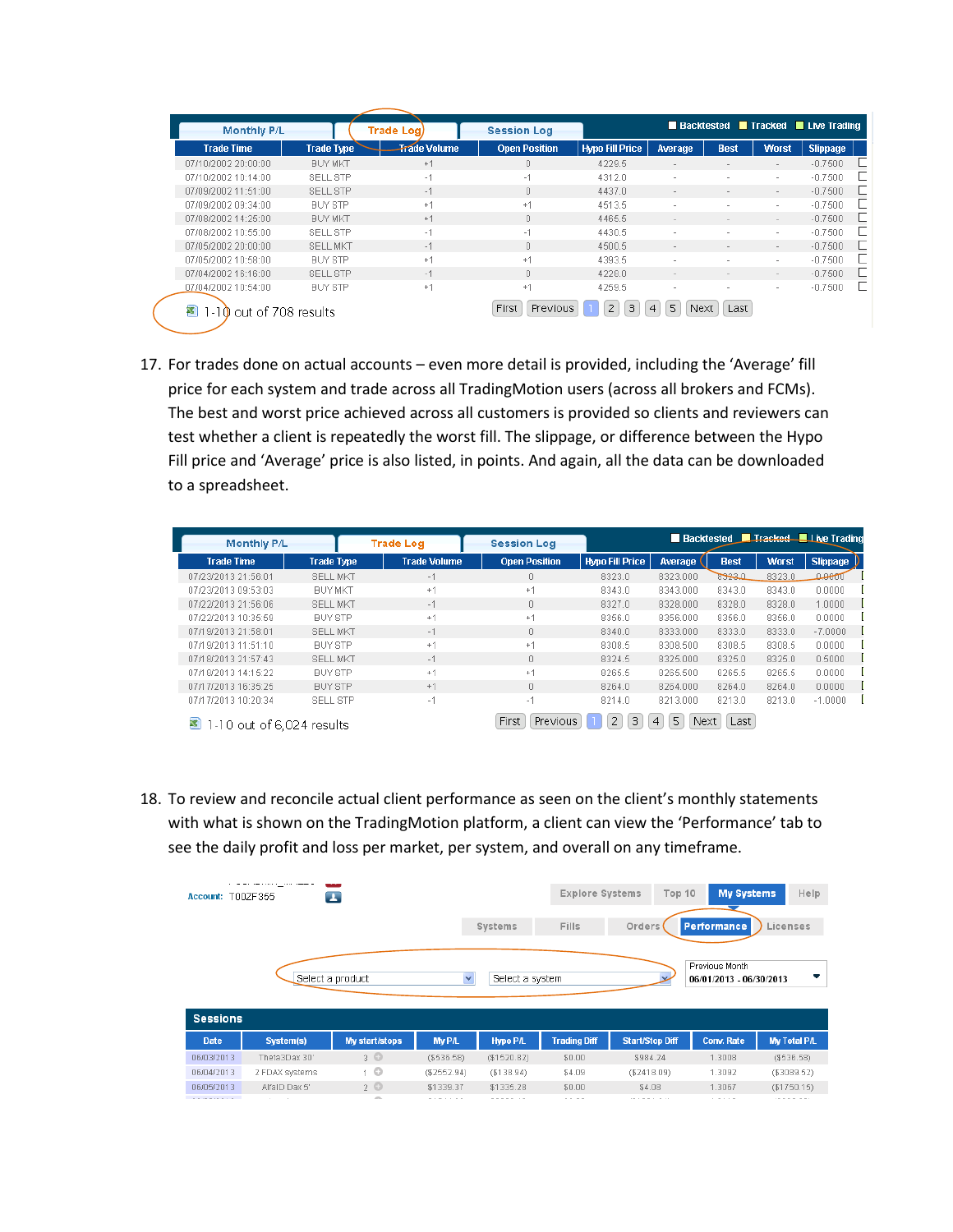19. When selecting a specific month, the daily profit and loss for the client across all systems and months is shown under 'My P/L', with the total P/L given (in this example, \$5,865.17) reconciling to the total futures profit/loss on the customer's monthly statement (with any differences being due to small differences in currency conversions, as disclosed)

|                 | Select a product |                | $\checkmark$  | Select a system |                     | $\checkmark$           | Previous Month<br>06/01/2013 06/30/2013 | ▼                   |
|-----------------|------------------|----------------|---------------|-----------------|---------------------|------------------------|-----------------------------------------|---------------------|
| <b>Sessions</b> |                  |                |               |                 |                     |                        |                                         |                     |
| <b>Date</b>     | System(s)        | My start/stops | <b>My P/L</b> | Hypo P/L        | <b>Trading Diff</b> | <b>Start/Stop Diff</b> | <b>Conv. Rate</b>                       | <b>My Total P/L</b> |
| 06/03/2013      | Theta3Dax 30'    | $3^\circ$      | $*($536.58)$  | (\$1520.82)     | \$0.00              | \$984.24               | 1.3008                                  | (\$536.58)          |
| 06/04/2013      | 2 FDAX systems   | 1 <sup>°</sup> | (\$2552.94)   | (\$138.94)      | \$4.09              | (\$2418.09)            | 1.3092                                  | (\$3089.52)         |
| 06/05/2013      | AlfaID Dax 5'    | $2^{\circ}$    | \$1339.37     | \$1335.28       | \$0.00              | \$4.08                 | 1.3067                                  | (\$1750.15)         |
| 06/06/2013      | 4 systems        | $4$ $\circ$    | \$1544.82     | \$2836.46       | \$0.00              | (S1291.64)             | 1.3118                                  | $(\$205.33)$        |
| 06/07/2013      | 3 systems        | $5^\circ$      | (\$2664.09)   | (\$2846.56)     | (\$13.26)           | \$195.73               | 1.3260                                  | (\$2869.42)         |
| 06/10/2013      | Theta3Dax 30'    | 0              | (\$1882.28)   | (\$1883.60)     | \$1.32              | \$0.00                 | 1.3209                                  | (\$4751.70)         |
| 06/11/2013      | 2 FDAX systems   | 0              | (\$298.64)    | (\$572.73)      | \$274.09            | \$0.00                 | 1.3273                                  | (\$5050.34)         |
| 06/12/2013      | 2 FDAX systems   | 0              | \$4912.49     | \$4912.49       | \$0.00              | \$0.00                 | 1.3277                                  | (\$137.85)          |
| 06/13/2013      | Theta3Dax 30'    | 0              | \$3578.41     | \$3578.41       | \$0.00              | \$0.00                 | 1.3315                                  | \$3440.56           |
| 06/14/2013      | 2 URO systems    | 0              | \$62.50       | \$42.25         | \$20.25             | \$0.00                 |                                         | \$3503.06           |
| 06/17/2013      | 2 FDAX systems   | $2^{\circ}$    | \$1800.50     | \$2216.61       | \$0.67              | (\$416.78)             | 1.3337                                  | \$5303.56           |
| 06/18/2013      | Theta3Dax 30'    | 0              | (\$1136.79)   | (\$1231.87)     | \$95.08             | \$0.00                 | 1.3374                                  | \$4166.77           |
| 06/19/2013      | 2 systems        | 0              | (\$1099.24)   | (\$1345.91)     | \$246.67            | \$0.00                 | 1.3406                                  | \$3067.53           |
| 06/20/2013      | 3 systems        | 0              | \$4145.00     | \$4152.07       | (\$7.07)            | \$0.00                 | 1.3200                                  | \$7212.53           |
| 06/21/2013      | OMicron3Euro     | $3^\circ$      | \$362.50      | \$662.50        | \$0.00              | (\$300.00)             | $\sim$                                  | \$7575.03           |
| 06/24/2013      | AlfaID Dax 5'    | 0              | $(\$2355.48)$ | (\$2343.80)     | (\$11.68)           | \$0.00                 | 1.3086                                  | \$5219.55           |
| 06/25/2013      | 2 systems        | 0              | \$2557.24     | \$2546.29       | \$10.94             | \$0.00                 | 1.3134                                  | \$7776.79           |
| 06/26/2013      | IntWSCTCrude 30' | 0              | ( \$1750.00)  | (\$1755.00)     | \$5.00              | \$0.00                 | ×,                                      | \$6026.79           |
| 06/27/2013      | 2 FDAX systems   | $2^{\circ}$    | (\$1026.27)   | (\$2988.54)     | (\$22.40)           | \$1984.67              | 1.3032                                  | \$5000.52           |
| 06/28/2013      | 2 systems        | 1 <sup>°</sup> | \$864.65      | \$773.31        | \$82.21             | \$9.13                 | 1.3080                                  | \$5865.17           |
|                 |                  | 23             | \$5865.17     | \$6427.90       | \$685.91            | (1248.66)              |                                         |                     |

- a. 'My P/L' will list the USD converted daily profit/loss, while a total in each currency will be listed at the bottom of the table for any trading done in Euros via Eurex.
- 20. The 'Performance' tab also shows how a client has performed ('My P/L') in relation to the system ('Hypo P/L') for cases when the client had the system active for the entire day ('Trading Diff') and for cases when the client started or stopped the system during the day ('Start/Stop Diff'), also listing the number of 'Start/Stops' per day.

|                 | Select a product |                |               | Select a system |                     | $\checkmark$           | Previous Month<br>06/01/2013 06/30/2013 |                     |
|-----------------|------------------|----------------|---------------|-----------------|---------------------|------------------------|-----------------------------------------|---------------------|
| <b>Sessions</b> |                  |                |               |                 |                     |                        |                                         |                     |
| <b>Date</b>     | System(s)-       | My start/stops | <b>Mv P/L</b> | Hypo P/L        | <b>Trading Diff</b> | <b>Start/Stop Diff</b> | <b>Conv. Rate</b>                       | <b>My Total P/L</b> |
| 06/03/2013      | Theta3Dax 30"    | $3^\circ$      | ( \$536.58)   | (151520.82)     | \$0.00              | \$984.24               | 1.3008                                  | (\$536.58)          |
| 06/04/2013      | 2 FDAX systems   | 10             | (\$2552.94)   | (\$138.94)      | \$4.09              | (\$2418.09)            | 1.3092                                  | (\$3089.52)         |

21. Clicking on any of the start/stop numbers listed for each day will pull up a log of what actions the user took in deviating from the system (i.e. close open position, stop system, reactivate)